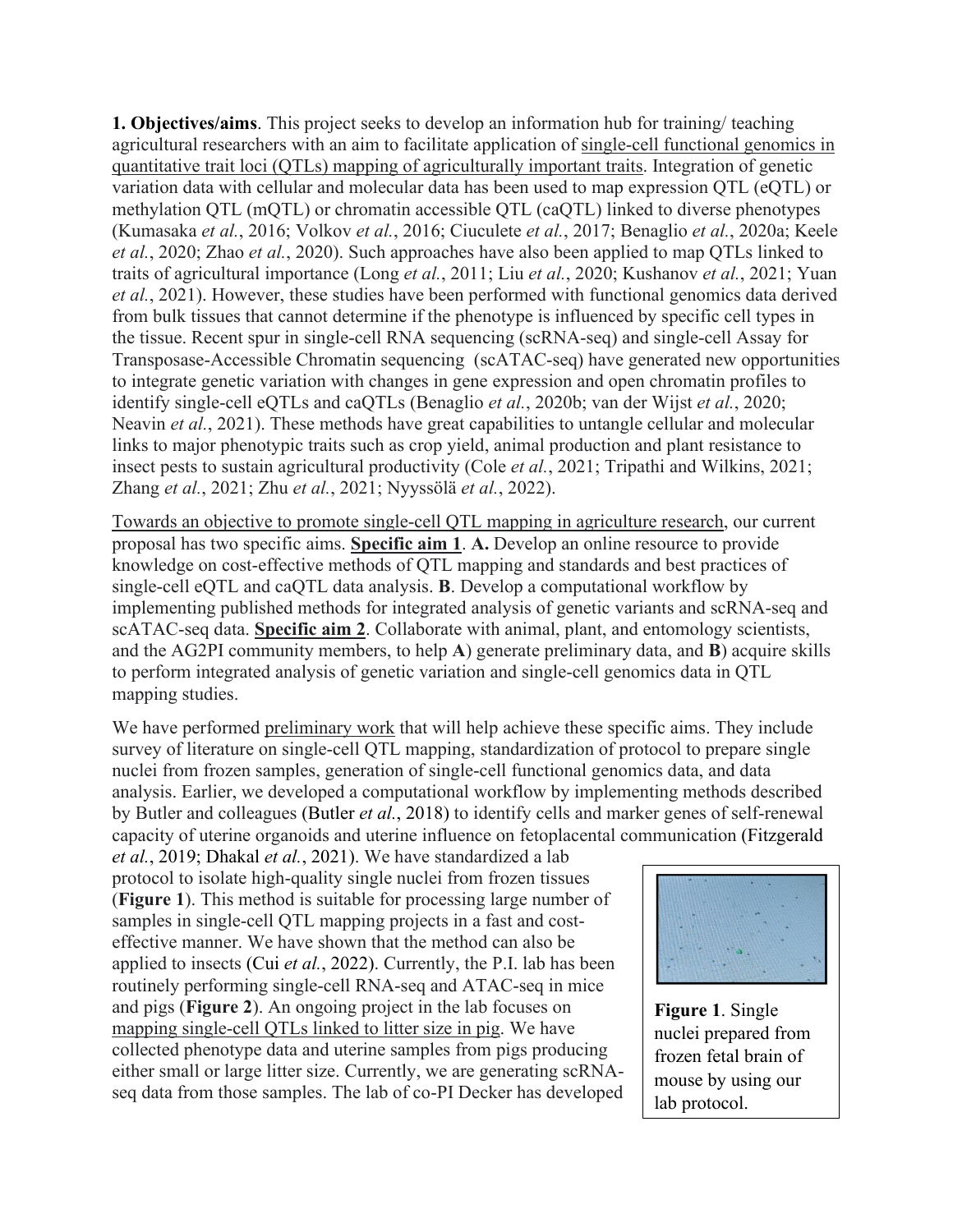innovative analytical methods to map signatures of polygenic selection. He has broad experience in mapping QTLs via genome-wide association studies (GWAS) in livestock animals. In addition, two collaborative labs have been identified with whom we will work towards developing QTL mapping studies of specific agronomic traits in rice plant and insect pest by leveraging single-cell genomics (letters attached).

Plans for specific aim 1: We will start this project by creating an information hub that will provide comprehensive knowledge to agricultural researchers about cost-effective methods of mapping single-cell QTLs. Cost of generating single-cell genomics data is a major limitation in large-scale mapping studies. Our plan in this project is to provide information on emerging strategies that employ cost-effective methods of Bulk-Segregant Analysis and pooled-GWAS (Craig *et al.*, 2009; Gaj *et al.*, 2012; Riaz *et al.*, 2016; Navarro-Escalante *et al.*, 2020; Xu *et al.*, 2020; Zhang and Panthee, 2020; Huang *et al.*, 2021). The information hub will



**Figure 2**. A representative tSNE plot of single-cell gene expression of mouse fetal brain recently generated in our lab. Expression clusters are color coded. The cluster numbers are shown in the legends.

provide educational resources relating to methods and principles of single-cell QTL mapping and other key aspects such as power analysis to determine sample size as well as the standards and best practices of analysis of single-cell QTL data. Within this specific aim, we will also make available a computational workflow to the research community for integrative analysis of genotype data and singe-cell functional genomics data. The workflow will implement published methods of single-cell eQTL (Cuomo *et al.*, 2021) and single-cell caQTL (Kumasaka *et al.*, 2016) to develop a user-friendly pipeline using Python *Snakemake* framework. We will test the pipeline using the data described in Kumasaka et al. (Kumasaka *et al.*, 2016), and make it available for free download (upon registration with no cost) in the proposed website.

Plans for specific aim 2: In this specific aim, our plan is to assist agricultural researchers working on plants, animals or insect pests to promote single-cell QTL mapping projects of important economic traits. Our efforts will include i) help design project, and assist in generating preliminary data via single-cell genomics assays, and ii) provide bioinformatics training to integrate genetic variation data with single-cell genomics data. We will use zoom meetings for interactive sessions as well as YouTube videos for self-spaced learning of the step-by-step methods of data analysis. The training will target researchers at all levels including graduate students, postdocs, scientists, and principal investigators. The ultimate aim of these collaborations is to provide researchers the knowledge and skills required to apply single-cell genomics in QTL mapping. We will demonstrate the feasibility of this specific aim by working with two collaborators who have shown interest to participate in the project to develop singlecell QTL mapping projects (see letters). Collaborator Dr. Nair will work towards mapping plant resistance to brown plant hopper in rice whereas collaborator Dr. Kang is interested to map host response to lipid transporter in fruit fly *Drosophila suzuki*. We will provide them necessary training and informational resources to help develop these projects in their respective labs.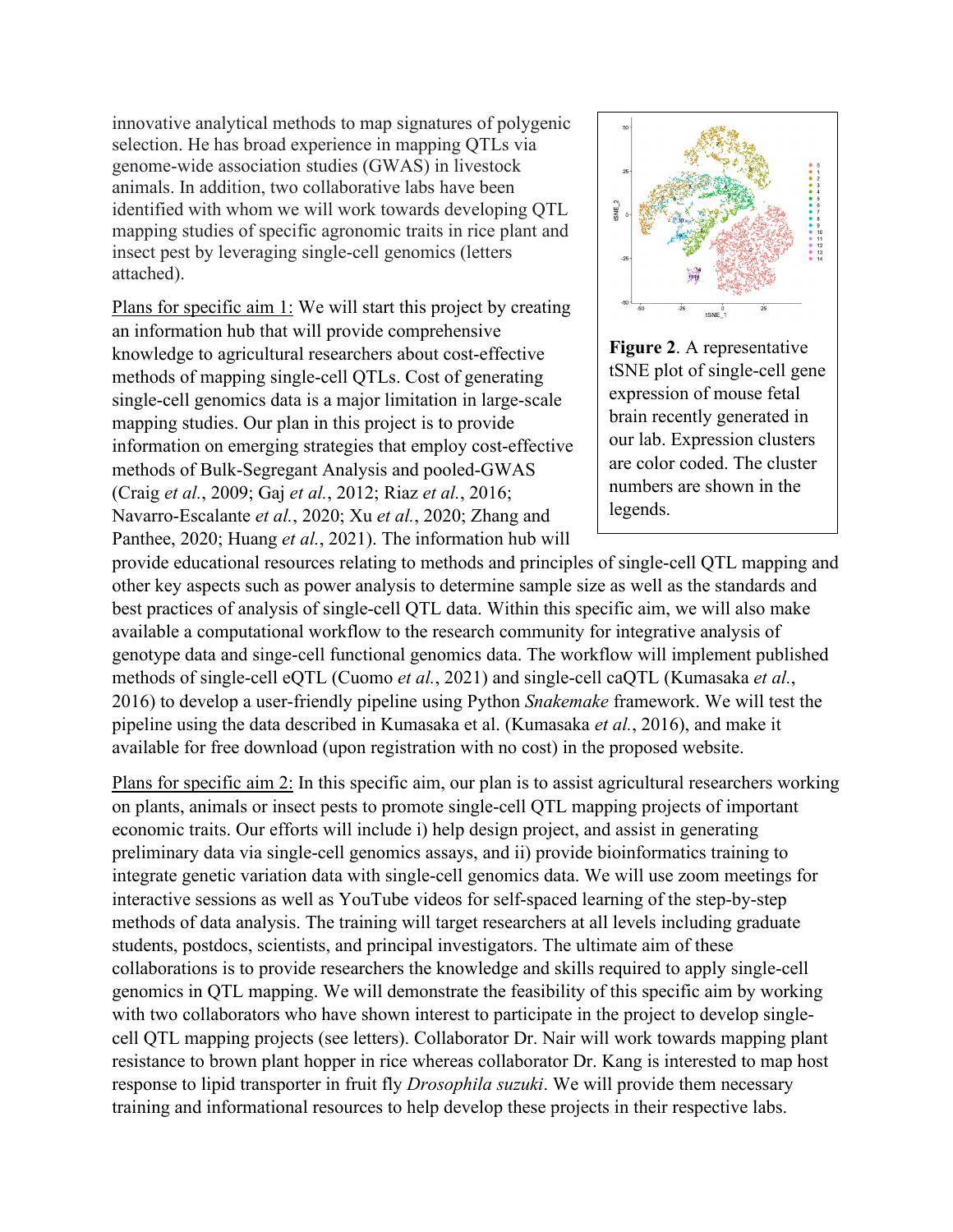**2. Furthering the aims of the AG2PI**. This project is expected to contribute to ongoing efforts to map agriculturally important traits in animals, plants, and insects. A great deal of advance has been made in QTL mapping in livestock animals as evident from the list of mapped QTLs curated in the Animal QTLdb (Hu *et al.*, 2022). Similar efforts have also been made in crop plants to map important agronomic traits (Zeng *et al.*, 2007; Ni *et al.*, 2009; Kim *et al.*, 2014; Singh *et al.*, 2021). However, efforts to map QTLs in agricultural insect pests are limited (Behura *et al.*, 2000, 2004; Zhao *et al.*, 2016). Our current effort will advance the goals of AG2PI to foster initiation steps that can help develop research needs and opportunities in the emerging areas of single-cell integration in QTL mapping. As outlined in our research plans, we will work in collaboration with national and international scientists to help advance this area of research. We have set three specific evaluation criteria to measure success of the proposed project: 1) Participation. We will evaluate success of our project based on interest and participation of agricultural researchers and AG2PI research community in our project, 2) Training. A key component of this project is to train researchers in performing single-cell data analysis. Number of participants (based on free registration) to our zoom sessions and YouTube learning materials will also be assessed to evaluate success of this project. 3) Collaboration. We will also use the number of labs that will benefit from this project to develop single-cell QTL mapping studies for evaluating success of our project.

**3. Expected outcomes & deliverables**. This project is expected to produce two major outcomes: **1**) Disseminating information to facilitate application of single-cell genomics in QTL mapping in agricultural research, and **2**) enabling national and international collaboration among animal, plant, and insect scientists to use single-cell genomics in trait mapping studies. The specific deliverables of this project will include- **1**) launching a website to provide comprehensive informational resources relating to strategies and approaches of integrating single-cell data in BSA-seq and pool-GWAS methods, **2**) developing a pipeline to perform bioinformatics data analysis of single-cell QTL mapping, **3**) establishing collaboration with animal, plant and insect scientists to help develop preliminary data for single-cell QTL mapping, **4**) providing online (zoom and YouTube) training to graduate students, postdocs and faculties interested to learn about single-cell genomics data analysis, and **5**) facilitating collaborative efforts to help develop single-cell QTL mapping projects in agriculture. We have identified two collaborators within this project. We will assist them in study design, generating preliminary data and acquiring skills in bioinformatics analyses. Throughput this project, we will communicate with other researchers including the community members of AG2PI and the members of Functional Annotation of Farm Animal Genomes (FAANG) to join our efforts to expand this emerging area of genomics in agricultural research.

**4. Qualifications of the project team**. The P.I. is an Assistant Professor in Bioinformatics and Computational Biology in the Division of Animal Sciences. He obtained education in Mathematics, Biotechnology and Life Sciences. He has research experiences in gene and genome mapping, functional genomics and animal genomics. His research combines both experimental and computational work. He has published more than 90 papers. Besides research, he teaches a graduate level (4 credit hours) course on 'Functional Genomics of Mammals' that include a module on single-cell genomics. He is a Core Faculty member of the University of Missouri Institute of Data Science and Informatics (MUIDSI), and also a member of FAANG community.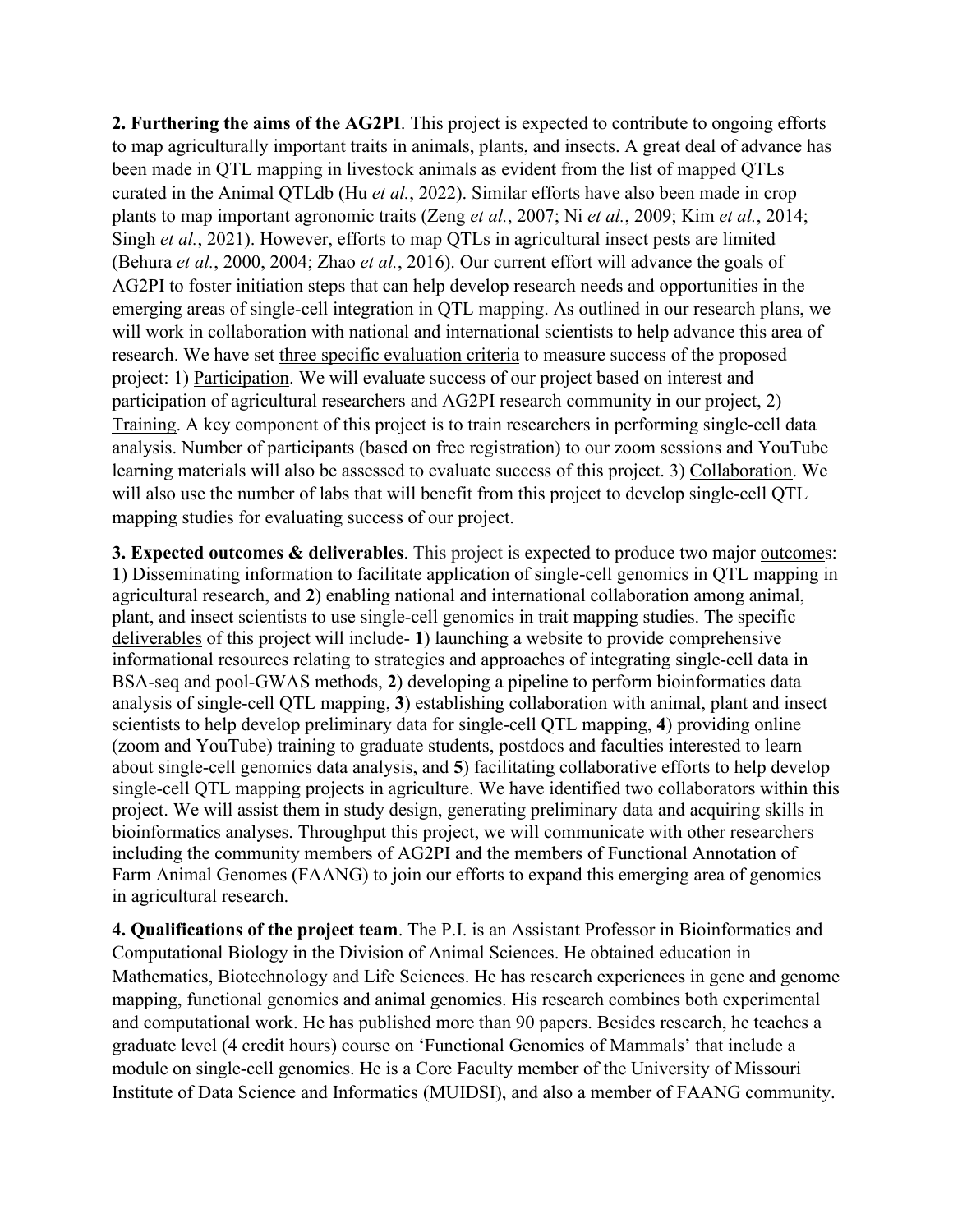The Co-P.I. is Wurdack Chair in Animal Genomics and Associate Professor in the Division of Animal Sciences. He is a faculty within the Genetics Area Program and also a Core Faculty member in the Institute of Data Science and Informatics. Decker's Computational Genomics Group combines population genomics and quantitative genomics to improve the sustainability of cattle and swine populations. Decker has been P.I. on over \$4 millions of competitive federal grant funding.

**5. Proposal timeline** (June 1, 2022 – May 31, 2023). This project requires 12-months' time to achieve the proposed specific aims. The tentative timelines to achieve the proposed specific aims are as follows:

Months 0-3: Development of resource material and launching of the website. The website will be launched by the end of the third month.

Months 3:6: Development and testing of computational pipeline. The pipeline will be available on the website for free downloads by the end of the sixth month.

Months 6:9: Development of collaboration. Within this period, we will assist two identified collaborators to help develop single-cell QTL mapping projects of their interest. In addition, we will also seek and work with other agricultural researchers interested in developing such mapping projects.

Months 9:12: Providing training. Within this period, we will provide online bioinformatics training in interactive and self-spaced learning formats to students, postdocs or investigators interested to learn data analysis in single-cell QTL mapping.

**6. Engaging AG2P scientific communities & underrepresented groups.** This project will provide necessary informational resources as well as data analytics training to any member with the AG2P scientific community, and others, to learn about single-cell QTL mapping. In addition, this project will be a great opportunity for the University of Missouri initiatives on *Maximize Student Diversity (IMSD)* and *Maximizing Access to Research Careers (MARC)* to engage underrepresented students in research activities.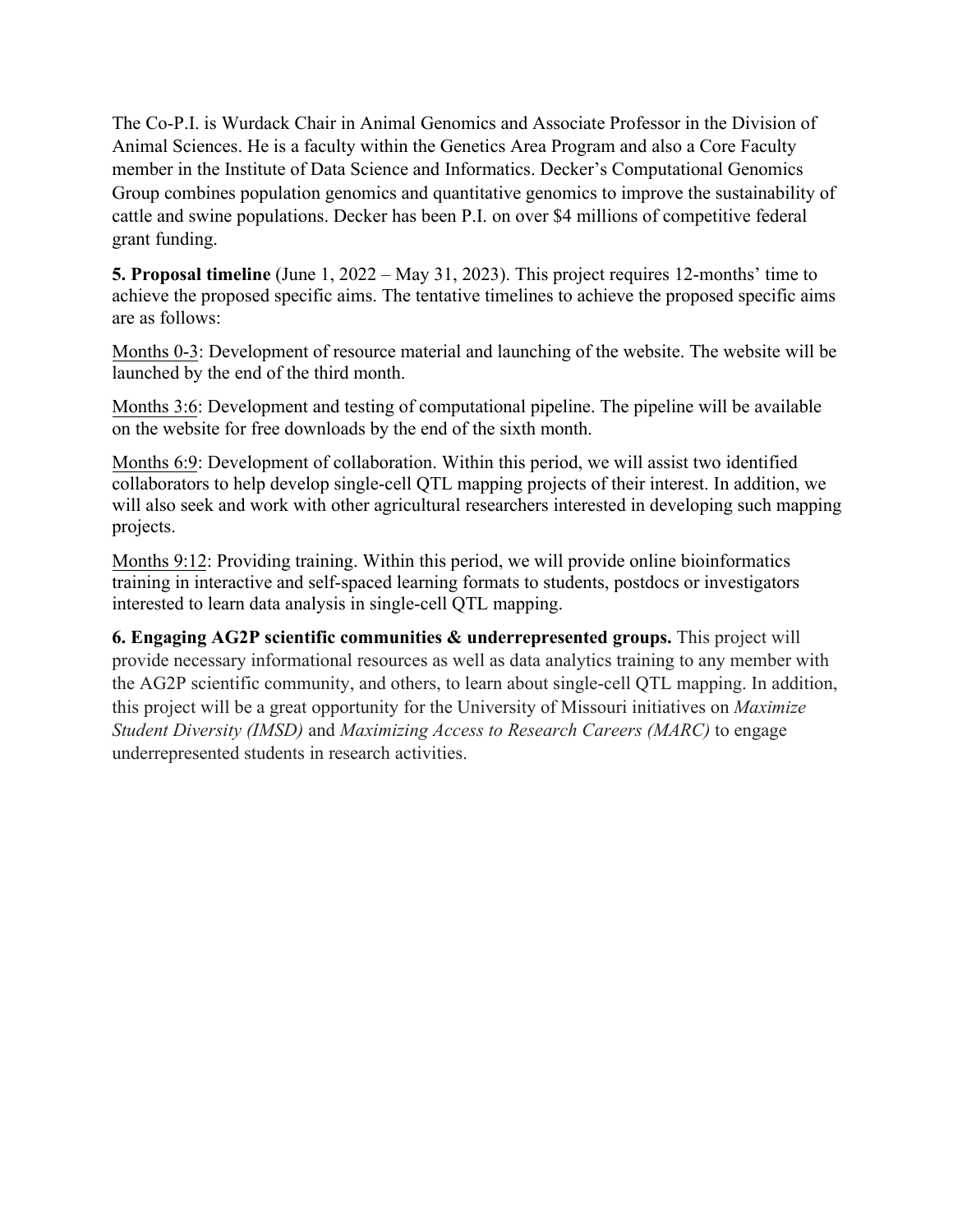## **Bibliography/References cited**

Behura SK, Nair S, Sahu SC, Mohan M. An AFLP marker that differentiates biotypes of the Asian rice gall midge (Orseolia oryzae, Wood-Mason) is sex-linked and also linked to avirulence. *Mol Gen Genet* 2000;**263**:328–334.

Behura SK, Valicente FH, Rider SD, Shun-Chen M, Jackson S, Stuart JJ. A physically anchored genetic map and linkage to avirulence reveals recombination suppression over the proximal region of Hessian fly chromosome A2. *Genetics* 2004;**167**:343–355.

Benaglio P, Newsome J, Han JY, Chiou J, Aylward A, Corban S, Okino M-L, Kaur J, Gorkin DU, Gaulton KJ. Mapping genetic effects on cell type-specific chromatin accessibility and annotating complex trait variants using single nucleus ATAC-seq. 2020a;2020.12.03.387894. bioRxivAvailable from: https://www.biorxiv.org/content/10.1101/2020.12.03.387894v1.

Benaglio P, Newsome J, Han JY, Chiou J, Aylward A, Corban S, Okino M-L, Kaur J, Gorkin DU, Gaulton KJ. Mapping genetic effects on cell type-specific chromatin accessibility and annotating complex trait variants using single nucleus ATAC-seq. 2020b;2020.12.03.387894. bioRxivAvailable from: https://www.biorxiv.org/content/10.1101/2020.12.03.387894v1.

Butler A, Hoffman P, Smibert P, Papalexi E, Satija R. Integrating single-cell transcriptomic data across different conditions, technologies, and species. *Nat Biotechnol* 2018;**36**:411–420.

Ciuculete DM, Boström AE, Voisin S, Philipps H, Titova OE, Bandstein M, Nikontovic L, Williams MJ, Mwinyi J, Schiöth HB. A methylome-wide mQTL analysis reveals associations of methylation sites with GAD1 and HDAC3 SNPs and a general psychiatric risk score. *Transl Psychiatry* 2017;**7**:e1002–e1002. Nature Publishing Group.

Cole B, Bergmann D, Blaby-Haas CE, Blaby IK, Bouchard KE, Brady SM, Ciobanu D, Coleman-Derr D, Leiboff S, Mortimer JC, *et al.* Plant single-cell solutions for energy and the environment. *Commun Biol* 2021;**4**:1–12. Nature Publishing Group.

Craig JE, Hewitt AW, McMellon AE, Henders AK, Ma L, Wallace L, Sharma S, Burdon KP, Visscher PM, Montgomery GW, *et al.* Rapid inexpensive genome-wide association using pooled whole blood. *Genome Res* 2009;**19**:2075–2080.

Cui Y, Behura SK, Franz AWE. Cellular diversity and gene expression profiles in the male and female brain of Aedes aegypti. *BMC Genomics* 2022;**23**:119.

Cuomo ASE, Alvari G, Azodi CB, McCarthy DJ, Bonder MJ, single-cell eQTLGen consortium. Optimizing expression quantitative trait locus mapping workflows for single-cell studies. *Genome Biology* 2021;**22**:188.

Dhakal P, Strawn M, Samal A, Behura SK. Fetal Brain Elicits Sexually Conflicting Transcriptional Response to the Ablation of Uterine Forkhead Box A2 (Foxa2) in Mice. *International Journal of Molecular Sciences* 2021;**22**:9693. Multidisciplinary Digital Publishing Institute.

Fitzgerald HC, Dhakal P, Behura SK, Schust DJ, Spencer TE. Self-renewing endometrial epithelial organoids of the human uterus. *Proc Natl Acad Sci U S A* 2019;**116**:23132–23142.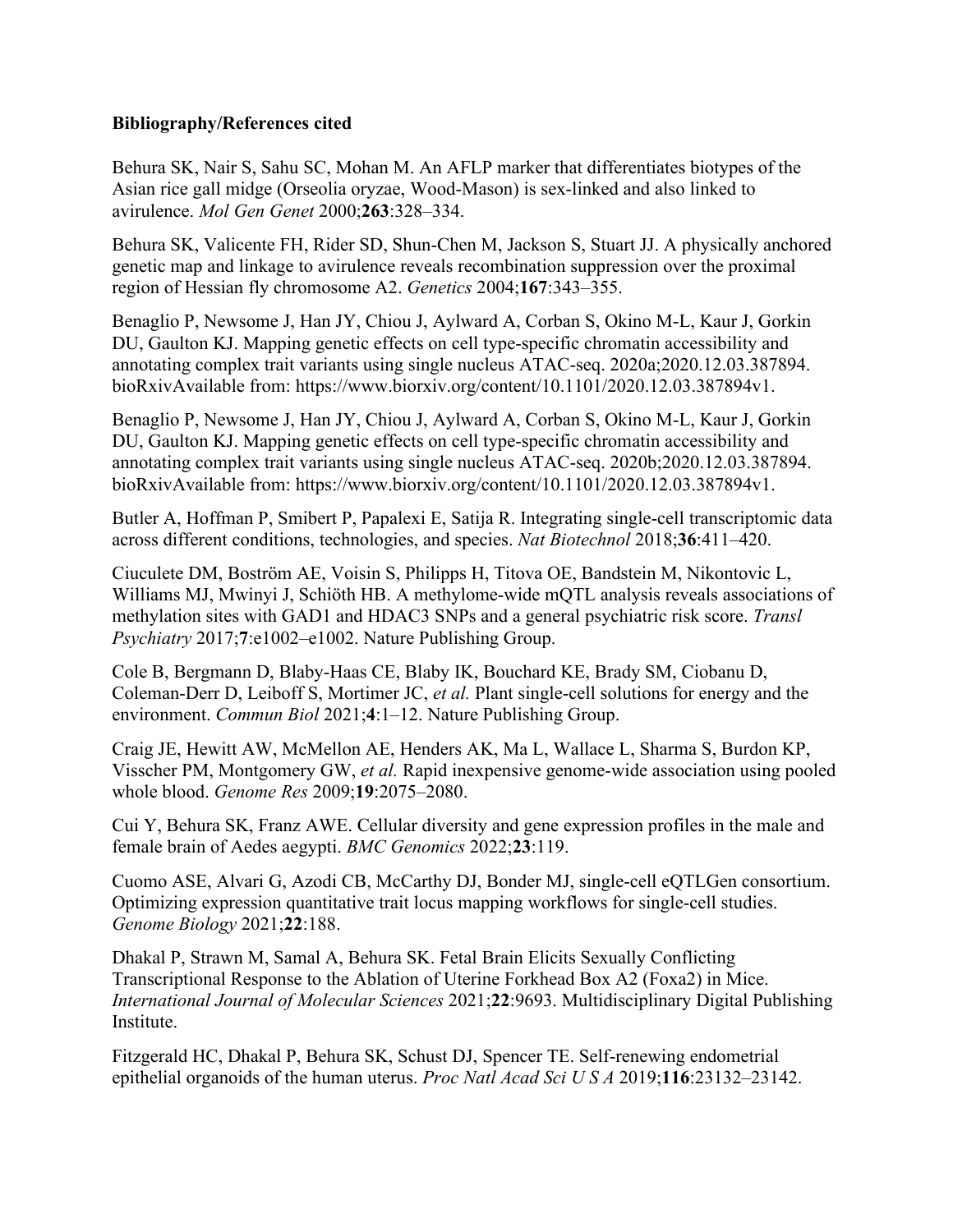Gaj P, Maryan N, Hennig EE, Ledwon JK, Paziewska A, Majewska A, Karczmarski J, Nesteruk M, Wolski J, Antoniewicz AA, *et al.* Pooled Sample-Based GWAS: A Cost-Effective Alternative for Identifying Colorectal and Prostate Cancer Risk Variants in the Polish Population. *PLOS ONE* 2012;**7**:e35307. Public Library of Science.

Hu Z-L, Park CA, Reecy JM. Bringing the Animal QTLdb and CorrDB into the future: meeting new challenges and providing updated services. *Nucleic Acids Res* 2022;**50**:D956–D961.

Huang L, Tang W, Wu W. Optimization of BSA-seq experiment for QTL mapping. *G3 (Bethesda)* 2021;**12**:jkab370.

Keele GR, Quach BC, Israel JW, Chappell GA, Lewis L, Safi A, Simon JM, Cotney P, Crawford GE, Valdar W, *et al.* Integrative QTL analysis of gene expression and chromatin accessibility identifies multi-tissue patterns of genetic regulation. *PLOS Genetics* 2020;**16**:e1008537. Public Library of Science.

Kim C-K, Seol Y-J, Lee D-J, Lee J-H, Lee T-H, Park D-S. RiceQTLPro: an integrated database for quantitative trait loci marker mapping in rice plant. *Bioinformation* 2014;**10**:664–666.

Kumasaka N, Knights AJ, Gaffney DJ. Fine-mapping cellular QTLs with RASQUAL and ATAC-seq. *Nat Genet* 2016;**48**:206–213.

Kushanov FN, Turaev OS, Ernazarova DK, Gapparov BM, Oripova BB, Kudratova MK, Rafieva FU, Khalikov KK, Erjigitov DSh, Khidirov MT, *et al.* Genetic Diversity, QTL Mapping, and Marker-Assisted Selection Technology in Cotton (Gossypium spp.). *Frontiers in Plant Science* [Internet] 2021;**12**:.

Liu Y, Liu X, Zheng Z, Ma T, Liu Y, Long H, Cheng H, Fang M, Gong J, Li X, *et al.* Genomewide analysis of expression OTL (eQTL) and allele-specific expression (ASE) in pig muscle identifies candidate genes for meat quality traits. *Genet Sel Evol* 2020;**52**:59.

Long Y, Xia W, Li R, Wang J, Shao M, Feng J, King GJ, Meng J. Epigenetic QTL Mapping in Brassica napus. *Genetics* 2011;**189**:1093–1102.

Navarro-Escalante L, Zhao C, Shukle R, Stuart J. BSA-Seq Discovery and Functional Analysis of Candidate Hessian Fly (Mayetiola destructor) Avirulence Genes. *Frontiers in Plant Science* [Internet] 2020;**11**:.

Neavin D, Nguyen Q, Daniszewski MS, Liang HH, Chiu HS, Wee YK, Senabouth A, Lukowski SW, Crombie DE, Lidgerwood GE, *et al.* Single cell eQTL analysis identifies cell type-specific genetic control of gene expression in fibroblasts and reprogrammed induced pluripotent stem cells. *Genome Biology* 2021;**22**:76.

Ni J, Pujar A, Youens-Clark K, Yap I, Jaiswal P, Tecle I, Tung C-W, Ren L, Spooner W, Wei X, *et al.* Gramene QTL database: development, content and applications. *Database (Oxford)* 2009;**2009**:bap005.

Nyyssölä A, Suhonen A, Ritala A, Oksman-Caldentey K-M. The role of single cell protein in cellular agriculture. *Current Opinion in Biotechnology* 2022;**75**:102686.

Riaz M, Lorés-Motta L, Richardson AJ, Lu Y, Montgomery G, Omar A, Koenekoop RK, Chen J, Muether P, Altay L, *et al.* GWAS study using DNA pooling strategy identifies association of